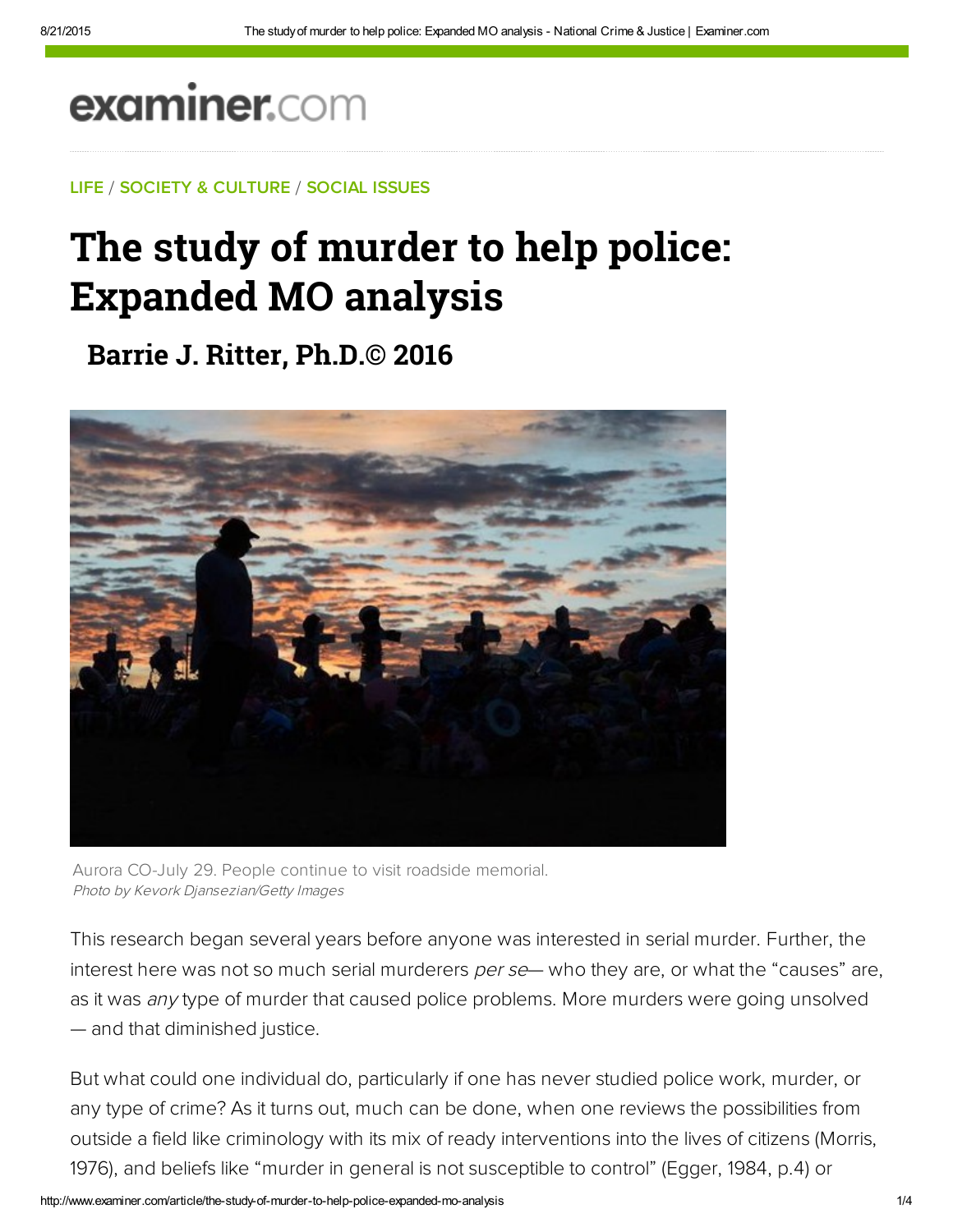#### 8/21/2015 The studyof murder to help police: Expanded MO analysis National Crime & Justice | Examiner.com

punishing stranger homicides only draws "resources away from promising alternatives" which are unnamed (Riedel, 1998, p.216). Criminologists rarely express concern when police and correctional resources are spent on gang members or petty drug offenders, so why the concern over those who commit stranger homicides?

Even a modest contribution to serial homicide solutions requires our knowing what the problem is and where our research may be useful. Like most homicide researchers, the author's aim was to discover a way to reduce the loss of life by murder. We bring to this endeavor diverse fields, training and the worldviews that vary with the times and places where we live and move. The concerns of great professors may set a path and stimulate us. Because academic fields and geographic regions do change, researchers also need an education that is broad and sufficient to give rise to burning questions about the human condition. Is aggression an instinct, a drive caused by frustration, or is it learned? Is it inevitable? Is it directed up or directed down? Does murder occur at a constant rate or does it vary in form and rates across cultures and over time?

During the 1970s, before Southern California became associated with serial murder, it was a region hard hit by new and unusual types of violence. While there was no research per se on multiple‑victim homicides, what could be studied were the unexplained cases. These included multiple murders by juveniles, e.g. teenage girls (sniper **Brenda Spencer**), boys who killed their families, and youth who set hotels or sleeping men on fire for kicks. There was the pointless brutality of [Lawrence](http://bit.ly/XnDHA9) Singleton (a rapist who cut the forearms off a teenaged Mary Vincent) and other sex offenders who, when "treated" and released, went on to kill repeatedly. This was the period when Jim [Jones](http://bit.ly/SWXAhE) killed with Cool Aid, Dan [White](http://nyti.ms/TZvDXP) used the "Twinkie Defense," Charles Manson follower Leslie Van [Houten](http://bit.ly/UYkur3) was being retried for the third time, and the [Hillside](https://en.wikipedia.org/wiki/Kenneth_Bianchi) **Strangler** was an ongoing crime. These were cases that made all murders seem both real and pointless tragedies. They were among the crimes that needed to be monitored to understand why, eventually, there would be a decline in the clearance rates for murder. This endeavor was begun and continued for the next 40 years.

This research also looked at ongoing (and recently solved) serial murders to see what could be determined about the killer(s)' actions. I put aside all preconceptions about the type of person who commits these crimes or the type of victim or situation in which the crime occurs other than in relation to the particular pattern or progression, motive or Modus Operandi (MO) that emerges through a systematic analysis of all data available concerning the physical circumstances surrounding each murder in relation to other unsolved crimes. The standard approach emphasizes who the victims are – age, hair color, etc. My approach emphasizes the physical conditions surrounding the murder itself – the position of the body, where it is placed, and any other detail that may be considered an addendum to the killer's calling card. Press reports about the crimes supplied an adequate and sometimes only source of information with which to link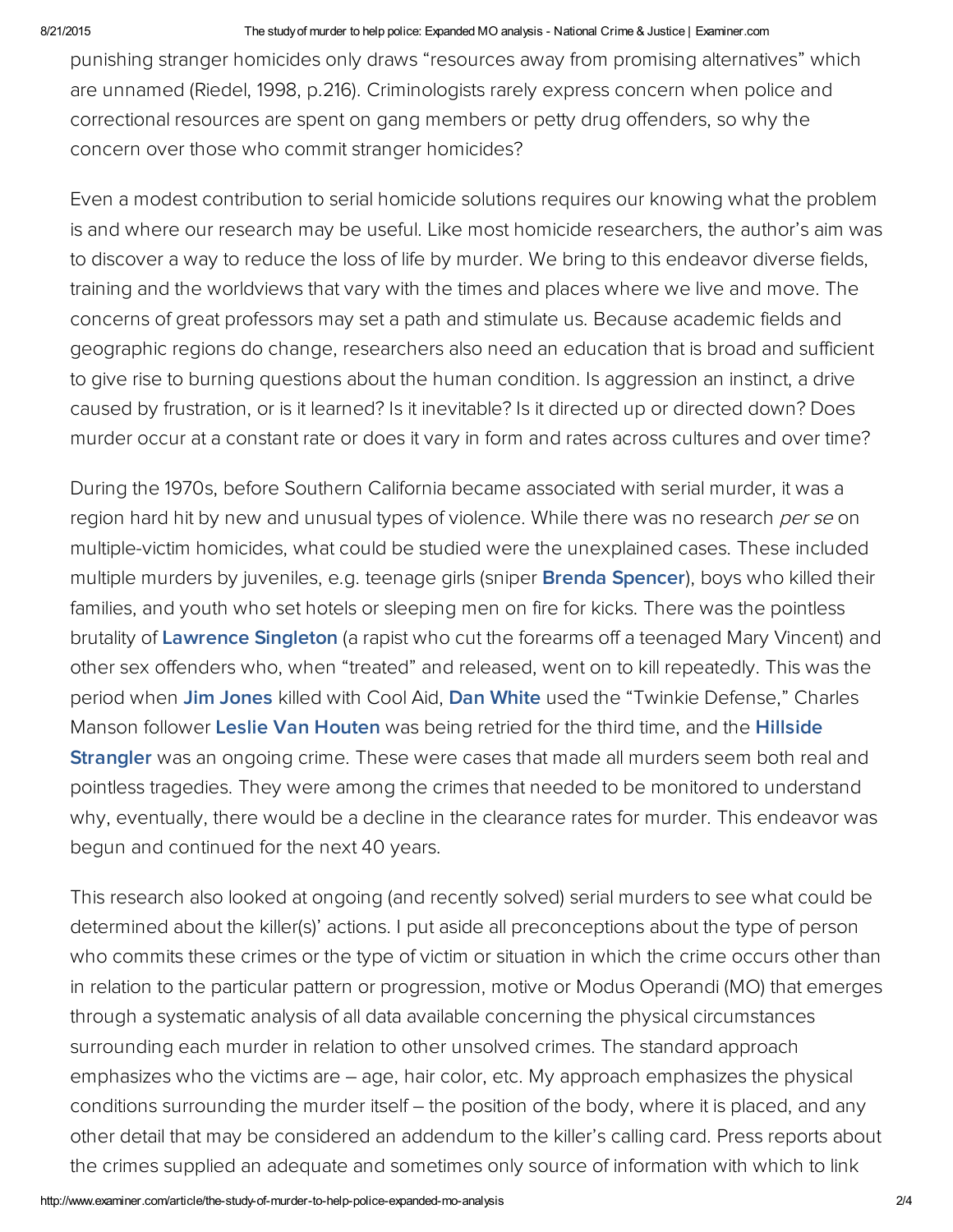crimes earlier in the series.

This crime scene analysis lends itself to a simple 3–column format which can contain all the important information. These were labeled, for instance, Victims, MO and Conditions. The benefits of such an analysis show up quickly in a case such as the so-called **Boston Stranglings.** The elite psychiatric–medical committee set up to assist the police became bogged down because they presumed the differences between the older and younger victims had some major significance. However, the Strangler tried different apartments; he could not even have known the ages of those who would let him in. Consequently, there was nothing symbolically significant in his choice of victims. What was far more important was the way the killer left his victims, the "conditions." Many of the victims were left with scarves and/or stockings tied around their necks in bows. In addition, they were left exposed, in a gynecological condition. This is so striking it is a wonder that more was not made of it.

This is the calling card or so–called signature that police can use to determine the likelihood that crimes are linked. But there is no assurance that a killer will leave a calling card or that, in the event one is left, that each crime can necessarily be linked to any single offender. Rather than ever use calling cards at trial, the presence of some unusual feature, "overkill" and crime with no motive and no known relationship should be seen as something on the order of a warning sign: are there any more out there like this?

One further thing that was learned by this researcher and that can be detected with a thorough MO analysis is *escalation* of a series. Crimes often begin one or more years apart, but, over time, grow increasingly more frequent and sometimes, closer is proximity and greater in brutality. This was determined on the basis of the dates on which the victims were captured or killed. It is not a theory. It is this researcher's belief that this occurs because a serial killer draws gratification from police and press attention. Sometimes this attention must be forced upon these organizations by increasing the frequency of the murders to make the connections more obvious. The important thing is to detect a linkage, insofar as this is ever possible, early in a series, in order to preclude the increase in murders.

## SUGGESTED LINKS

- > [The study of murder to help police](http://www.ritterhomicideresearch.com/articles/The-study-of-murder-to-help-police.pdf)
- [Serial killers' methods of operation, Part 18](http://www.ritterhomicideresearch.com/articles/Part-18.pdf)
- [The serial killers' crimes: Assumptions about Modus Operandi \(Part 17\)](http://www.ritterhomicideresearch.com/articles/Part-17.pdf)
- [The serial killers' crimes: How they obtain their victims, continued \(Part 16\)](http://www.ritterhomicideresearch.com/articles/Part-16.pdf)
- [The serial killers' crimes: How they obtain their victims \(Part 15\)](http://www.ritterhomicideresearch.com/articles/Part-15.pdf)